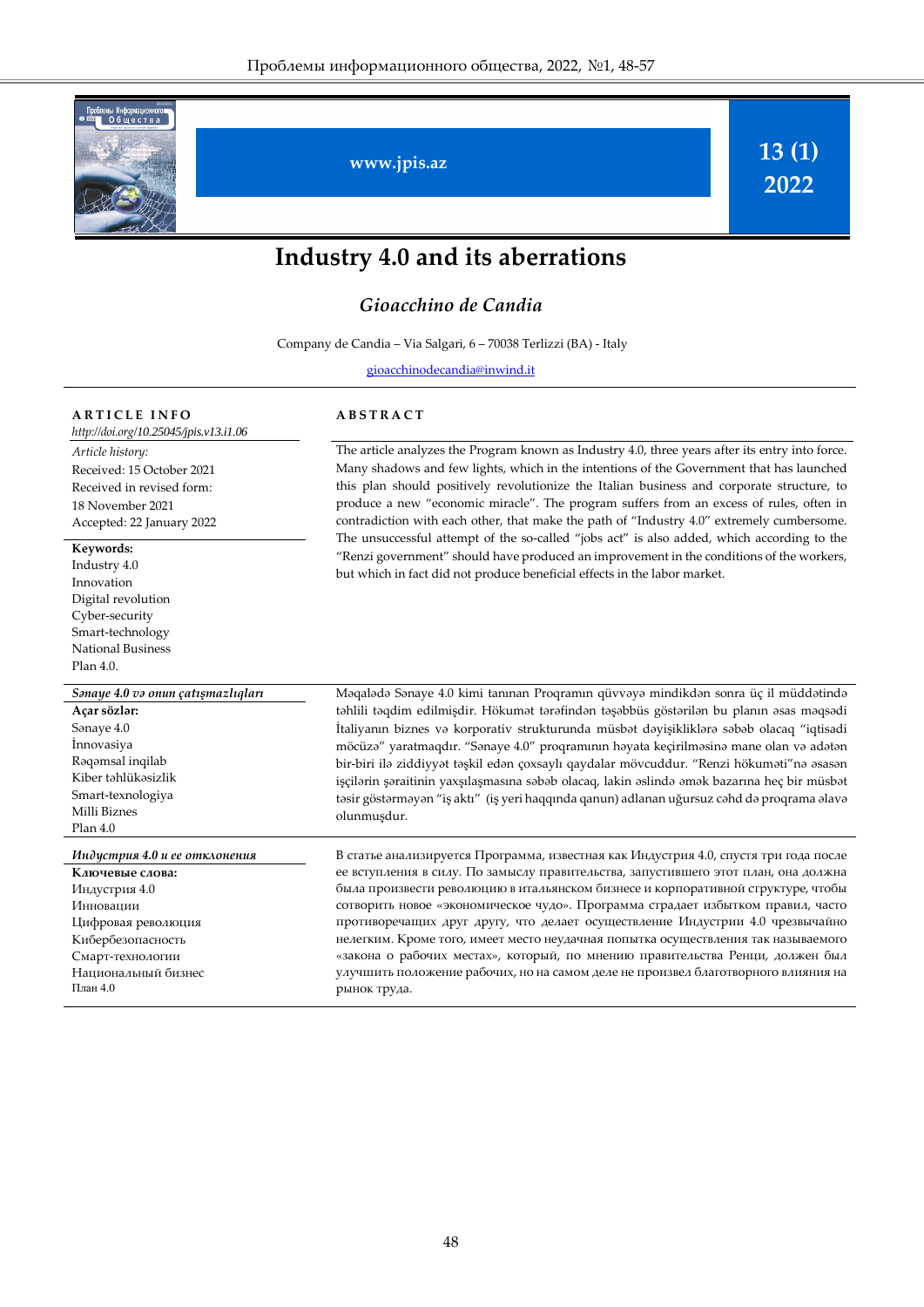## **1. Introduction**

Ī

Industry 4.0, today the National Business Plan 4.0, is born from the experience of France, Germany, Holland, United States, China (to quote the main countries) that have developed, since 2007, a long-term policy, with horizons between 2030 and 2050, for the relaunch of the manufacturing sector, widely considered the true antidote to low growth and the worrying loss of competitiveness.

The European Union (EU) itself, with alternate events, has adopted, since 2010, some Communications on industrial policy called "For a European industrial renaissance" (2014) which indicates the target of 20% of the contribution of manufacturing to European GDP to be achieved by 2020, as well as a strategy to develop European industry, focused on the so-called mainstreaming of industrial policy within the various European sectoral policy actions.

The integration between industry and innovation is even more evident in the contextual declination of specific strategies for research, innovation and technological development in the industrial policy plans adopted by almost all EU countries (and not only in Europe).

The Italian concept of Industry 4.0 is grafted onto the German High Tech Strategy (HTS 2007- 2010) which sets the line on Germany's actions and investments in innovation. Similar experiences can be recognized in the Dutch Smart Industry, in the French Industry of Future or US Advanced Manufacturing.

For companies and national companies, it is a question of defining what the growth model to aim for should be, in relation to the various global challenges (so-called mega trends) and to equip oneself with the "toolbox" necessary to implement it. A complex exercise must be carried out, in which to rethink the role of the State as a guide to processes and to direct the governance structures, the legal and regulatory framework in place and the financial instruments (public and private) that allow the definition of an operating context in which companies can invest, grow, innovate and provide employment on new technological, structural and organizational bases, consistent with changing trends.

Italy is also called upon to reflect (albeit belatedly) on the potential of a new manufacturing model, on the conditions for its national declination and on the necessary interventions in the short and medium-long term, so that the production system is the protagonist of change technological.

## **2. Industry 4.0**

Industry 4.0 is now unanimously considered the "fourth industrial revolution". In fact, this profound transformation of the way goods are produced, of linking the services market to the manufacturing sector, as well as of creating innovative products has been in progress for some time. However, since in the country this process appears to have still a limited size and diffusion, its perspective is more medium-long term, with borders that are not yet completely clear, although there is a clear perception of a demanding challenge for companies and institutions and, at the same time, inescapable. In fact, the speed, pervasiveness and transversality with which digital technologies (but not only) are penetrating the operational reality of citizens, businesses and (more slowly) public administrations are such as to make the task of fully exploiting its potential, as a driving force for growth and competitiveness for the entire production system [1].

In more operational terms, Industry 4.0 involves the organization of production processes based on technology and on devices capable of autonomously communicating with each other along the value chain: i.e., a smart factory model, where computer-controlled systems manage processes physical, creating a virtual and parallel world to the physical one.

By attempting a work of simplification, factories should become cyber-physical places, where the real world and the digital world are integrated. Production, as it has long been imagined, will include direct machine to machine (M2M) interaction as well as "man-machine" and new technologies will integrate the objects, transforming them into intercommunicating systems with "intelligence".

The enormous availability of data and information, moreover, will be able to influence the production process, business models and the creation (replacement or elimination) of products without distinction. Schematically, the main Smart Technologies on which the industry of the future should be based are represented by:

 Wearables (Wearable Device) sensors and actuators are incorporated in physical assets (clothing and accessories) and are able to use wireless networks to communicate and exchange information between them, but also to increase the ability to read and view physical reality, facilitating the production process;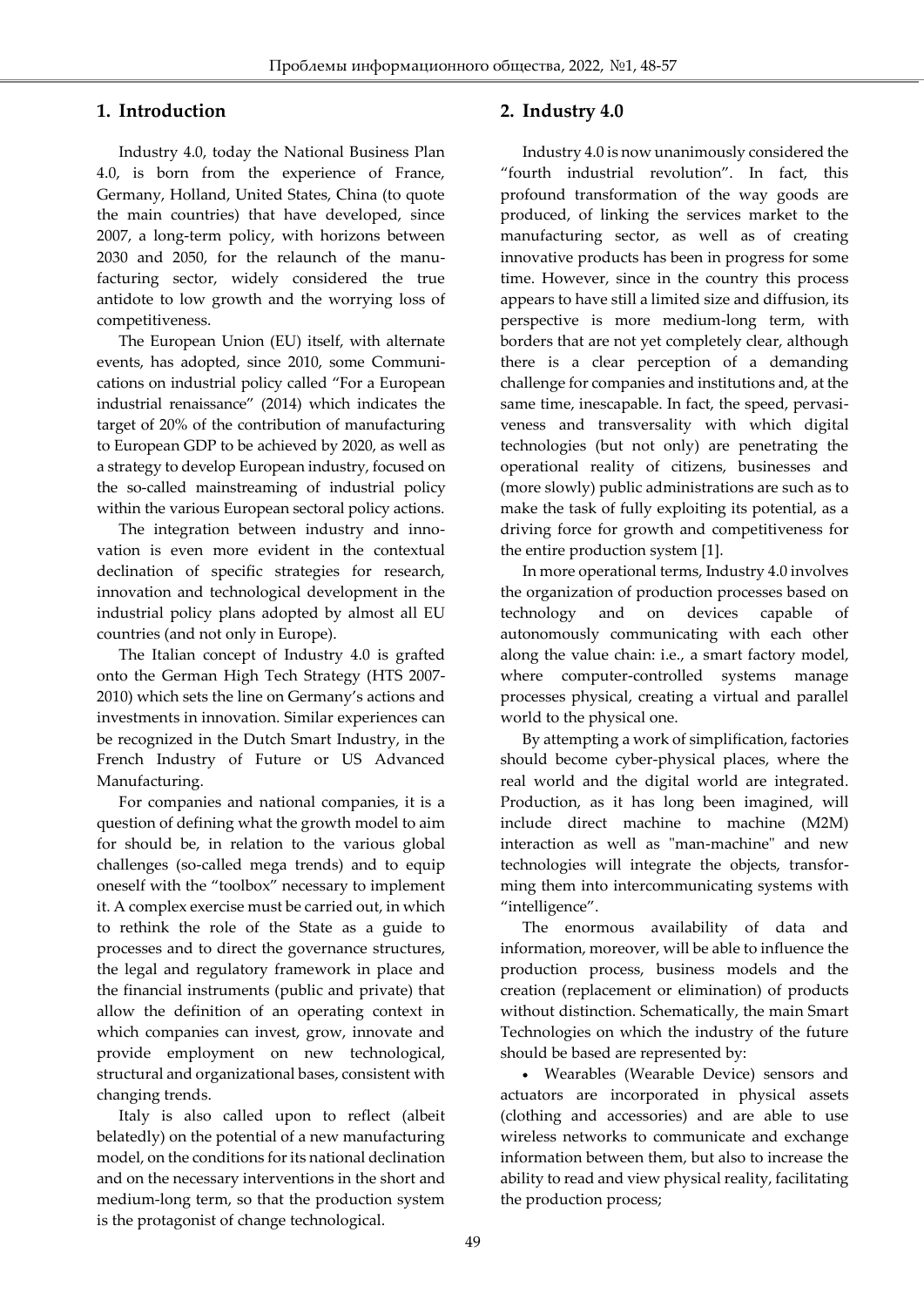Ī Big data analytics, i.e., the tools and methodologies dedicated to the processing and processing of large and various masses of data to be used to adequately and efficiently configure the industrial process;

 Internet of Things, as an ultra-fast connection of objects, machines and men, thanks to which information on products and the operation of machinery is exchanged;

 Cloud Manufacturing, the industrial declination of cloud computing (widespread internet) for on-demand and open access to IT resources supporting production processes and supply chain management;

 Advanced automation, advanced (or humanized) machines and robots able to interact with humans or carry out productive functions autonomously and flexibly (assembly, assembly, etc.);

 Additive manufacturing, 3D printing that allows the production of goods "according to" material, as opposed to the traditional production by subtraction, using innovative production processes and innovative materials, so that the products are "printed" during production.

Undoubtedly, Industry 4.0 significantly impacts production processes and business models. First, increasingly widespread investments in new digital technologies within the factory and more generally within the production chain will enable us to achieve objectives of effectiveness and efficiency. This should reflect positively on production costs and, consequently, on profits, while bearing in mind the weight of the initial investment for company budgets, in particular SMEs.

The availability in real time of enormous masses of information will allow to: monitor the flow of the demand; adjust production levels, maximizing the time of use of industrial assets; reduce the time; optimize warehouse stocks; planning and improving logistics services; develop new products.

Among the positive effects, there is also the possibility of reducing the energy consumption of businesses, thanks to a more efficient management of consumption loads, a reduction in the energy losses of networks and machinery, etc.

As for the products, the new production technologies and the integration of information devices within the goods will further pave the way for intelligent, connected and customizable products (just think of Google glass, technical fabrics used in sports that can provide indications on performance, etc.). Therefore, innovation and creativity become the pillars of an increasingly extreme "customization", which looks not at consumers in a broad sense, but at the consumer as an individual. This is an extremely interesting profile for the Italian production system, which has the strengths of Made In in its craftsmanship and creativity.

It is evident from this brief description that the industry of the future, called Industry 4.0 or not, has its main production factor in information: acquiring, processing, sharing and exploiting information is fundamental to strengthen or create relationships of more stable and qualified supply chains, produce products that are increasingly "sewn on" and integrate traditional and holistic service offerings into traditional manufacturing.

According to this model, global competition, at least for some productions, will no longer be played, or less, on the cost factor, which for a long time has been the basis for business relocation choices (labor) but will be played on quality, on the collaboration between the different companies of a supply chain, as well as on the territorial specializations.

As far as human capital is concerned, an industry dominated by new technologies and a natural tension towards innovation must be able to find on the market human capital with the necessary and adequate skills to constantly feed the technological advancement and renewal of the production process. Starting from the basic school up to the University, training in subjects typically "STEM" (Science, Technology, Engineering, Math) takes on a key role in order to build a pool of qualified skills and feed the innovative process [2].

Furthermore, it is necessary to underline how much of the debate on Industry 4.0 is absorbed by the effects on employment, deriving from the progressive replacement of man with machines, which could render some professional figures obsolete, activating demand for new profiles. From this point of view, the starting point is that every industrial revolution has led to the disappearance of some professional figures while also stimulating the birth of new figures. It is, however, evident that it will be necessary to know how to effectively manage, with adequate tools and policies, the temporary support, training and re-employment of people, which will be affected by these transformations in the labor market.

Finally, Industry 4.0 sets specific issues related to the management and regulation of information and data. The immateriality that characterizes this new manufacturing sector model requires adequate legislative and legal solutions regarding the construction of operational standards and platforms, to allow the effective interoperability of the various subjects of a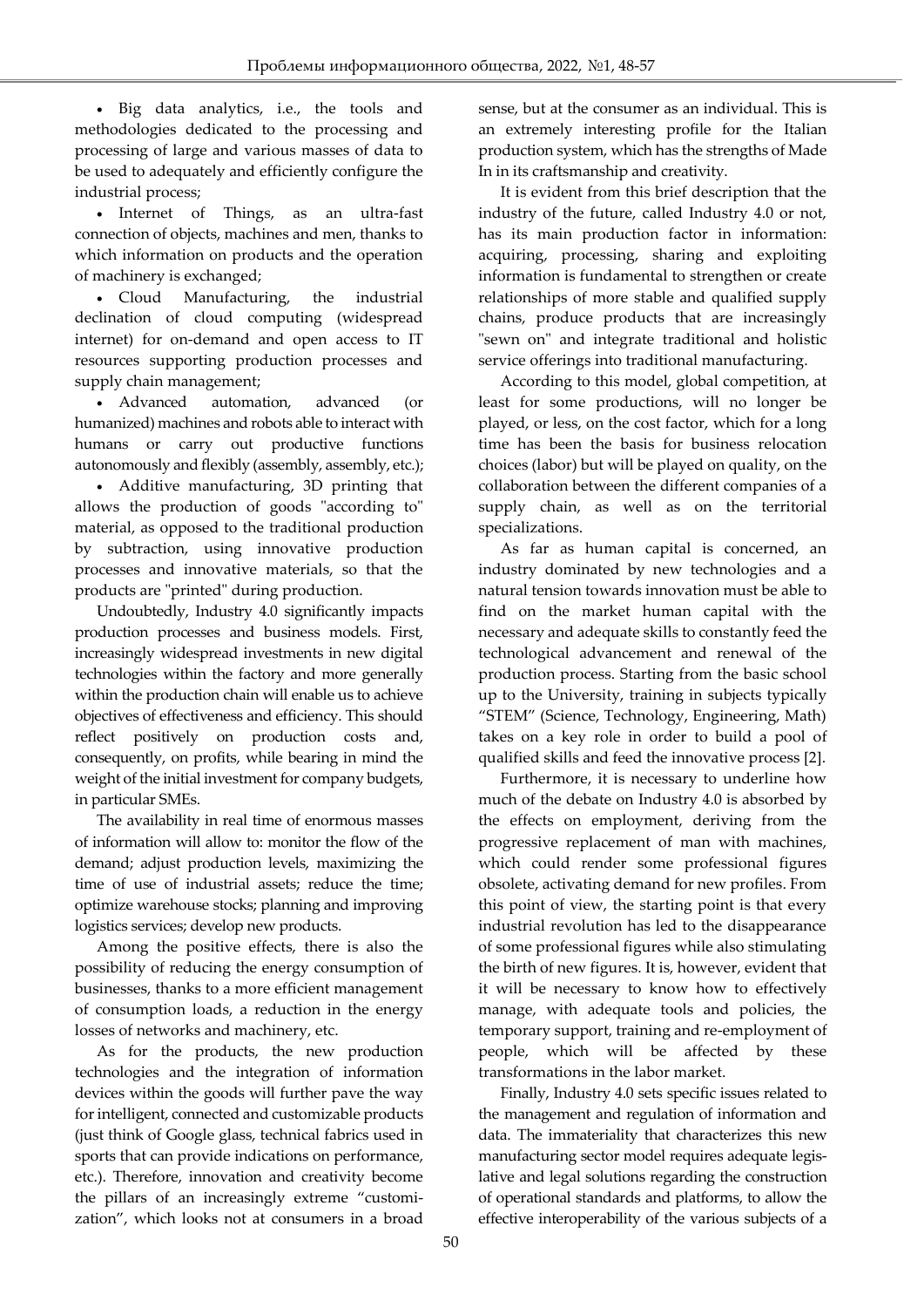supply chain. It requires a strong involvement of the institutions in the definition of tools and rules for the protection of industrial intellectual property, personal data, or in creating competent structures in the field of cyber-security.

## **3. Regulatory framework**

Ī

To date, Italy has equipped itself in part with a corpus of laws built *ad hoc*, partly exploiting existing laws, which attempt to regulate Industry 4.0.

These rules can be summarized in the following list:

- agreements for innovation;
- nuova Sabatini;
- centers of competence;
- technology transfer centers;
- development contracts;
- training tax credit 4.0;
- R&D tax credit;
- guarantee fund for SMEs;
- hyper and super depreciation;
- patent box;
- innovative startups and SMEs.

In detail, agreements for innovation concern a series of incentives for companies of any size, with at least two approved budgets, which carry out industrial, agro-industrial, artisan or service industry activities, as well as research activities.

Proponent companies may also submit projects jointly between themselves and/or with research organizations, up to a maximum of five coproponents. In such cases, projects must be implemented through the use of the network contract tool or other contractual forms of collaboration such as, for example, the partnership agreement and the consortium.

It finances projects concerning industrial research and experimental development activities aimed at creating new products, processes or services or at significantly improving existing products, processes or services, through the development of one or more of the technologies identified by the European Union Framework Program [4] for research and innovation 2014 - 2020 "Horizon 2020", such as:

- 1. information and communication technologies (ICT);
- 2. nanotechnology;
- 3. advanced materials;
- 4. biotechnology;
- 5. advanced manufacturing and processing;
- 6. space;

7. technologies aimed at achieving the following objectives of the "Society Challenges" priority set by the Horizon 2020 Program.

Research and development projects must include costs and eligible costs not less than 5 million euros and not exceeding 40 million euros, have a duration not exceeding 36 months and be started after the presentation of the project proposal to the Ministry of Economic Development.

The relevant legislation is contained in the Ministerial Decree of 28 November 2017 of the Ministry of Economic Development (MISE) and subsequent additions [8].

*Nuova Sabatini* is a measure of MISE that supports investments to buy or lease machinery, equipment, facilities, capital goods for production and hardware, as well as software and digital technologies.

The micro, small and medium-sized enterprises (SMEs) that benefit from the application are eligible for the benefit:

• they are duly constituted and registered in the Business Register or in the Fishing Companies Register;

 they are in full and free exercise of their rights; they are not in voluntary liquidation or subject to bankruptcy proceedings;

• the aids considered illegal or incompatible by the European Commission are not included among the subjects that have received and subsequently not reimbursed or deposited in a blocked account;

 they are not in conditions such as to be firms in difficulty;

 they are based in a Member State, provided they open an operating office in Italy by the deadline for completing the investment.

All productive sectors are admitted, including agriculture and fishing, with the exception of the following:

• financial and insurance activities;

 export-related activities and for interventions subject to the preferential use of domestic products with respect to imported products.

The facilities are complex and consist of the granting by banks and financial intermediaries, adherents to the Addendum to the agreement between the Ministry of Economic Development, the Italian Banking Association and Cassa Depositi e Prestiti SpA, of loans to micro, small and medium enterprises to support the investments envisaged by the measure, as well as a contribution by the Ministry of Economic Development, related to the interests on the aforementioned loans.

The investment can be entirely covered by bank financing (or leasing). The loan, which can be backed by the guarantee of the "Guarantee Fund for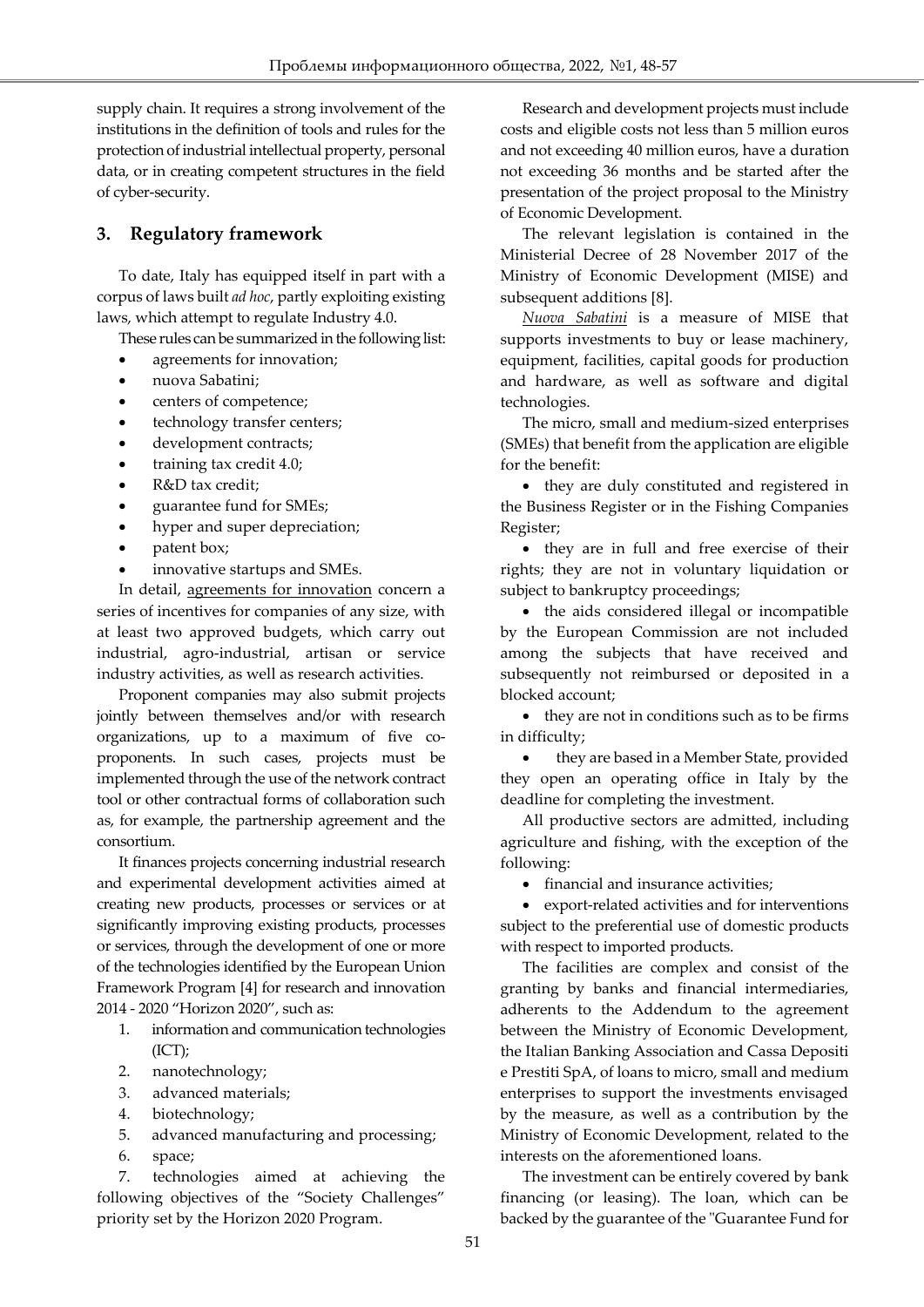small and medium enterprises" up to 80% of the amount of the loan, must be:

1. lasting no more than 5 years;

Ī

- 2. for an amount between  $\epsilon$  20,000 and  $\epsilon$  2 million;
- 3. entirely used to cover eligible investments.

The contribution of the Ministry of Economic Development is a contribution whose amount is determined in an amount equal to the value of the interest calculated, conventionally, on a loan for duration of five years and of an amount equal to the investment at an annual interest rate equal to:

• 2.75% for ordinary investments;

 3.575% for investments in digital technologies and in waste tracking and weighing systems (investments in so-called "Industry 4.0" technologies).

The reference legislation is varied, as the *nuova Sabatini* refers to various existing laws regarding corporate financing and tax credit, as well as the rules for granting and paying the contribution in relation to bank loans and specific articles of the Budget Laws, approved by the Italian Parliament over the last four years.

Competence Centers promotes the establishment of highly specialized places on Industry 4.0 issues, in the form of public-private partnerships. The competence centers will have to carry out guidance and training activities for companies, as well as support in the implementation of innovation projects, industrial research and experimental development aimed at the realization by new users, in particular SMEs, of new products, processes or services (or their improvement) through advanced technologies in the Industry 4.0 area.

It is aimed at public and private operators (businesses and other economic operators, including those that carry out financial and/or insurance intermediation, national or regional trade associations, etc.) with the participation of at least one research organization.

Benefits are granted in the form of direct spending contributions in relation to:

 establishment and start-up of the center of competence, to the extent of 50% of the expenses incurred, for a total amount not exceeding 7.5 million euro;

 innovation projects, industrial research and experimental development presented by companies, to the extent of 50% of the costs incurred, for a maximum amount not exceeding 200 thousand euros per project.

The relevant legislation is contained in the Directorial Decree of 29 January 2018 [6].

The Technology Transfer Centers carry out training and technological consultancy activities, as well as the provision of technology transfer services to companies in the areas of operations identified by the Ministry of Economic Development, including:

- additive manufacturing;
- augmented reality;
- internet of things;
- cloud;
- cybersecurity;
- big data analysis.

The certification will be issued by *Unioncamere*.

The relevant legislation is contained in the Directorial Decree of 22 December 2017 and subsequent additions [5].

The **Development Contract**, introduced in the regulation by article 43 of the decree-law of 25 June 2008, n. 112, and operational since 2011, represents the main facilitation tool dedicated to supporting large-scale strategic and innovative production investment programs.

The complex legislation governing the instrument has undergone, over the years, substantial changes aimed at guaranteeing faster access procedures and a better response to the needs expressed by the national productive fabric.

The legislation currently in force (decree of the Minister of Economic Development of 9 December 2014 and subsequent amendments) valid for the 2014-2020 programming period, allows the financing of:

• industrial development programs, including programs concerning the processing and marketing of agricultural products;

 development programs for environmental protection;

 development programs for tourist activities which may include, for an amount not exceeding 20% of the total investments to be made, programs for the development of commercial activities.

Within the aforementioned programs, the instrument can also finance research, development and innovation programs, as well as infrastructure works within the limits set by the implementing legislation.

The total amount of expenses and costs eligible for the subsidies must not be less than  $\in$  20 million, or  $\in$ 7.5 million if the program concerns exclusively the processing and marketing of agricultural products.

Development programs can be carried out by one or more companies, Italian or foreign, of any size (compatibly with the community regulations applicable from time to time). The development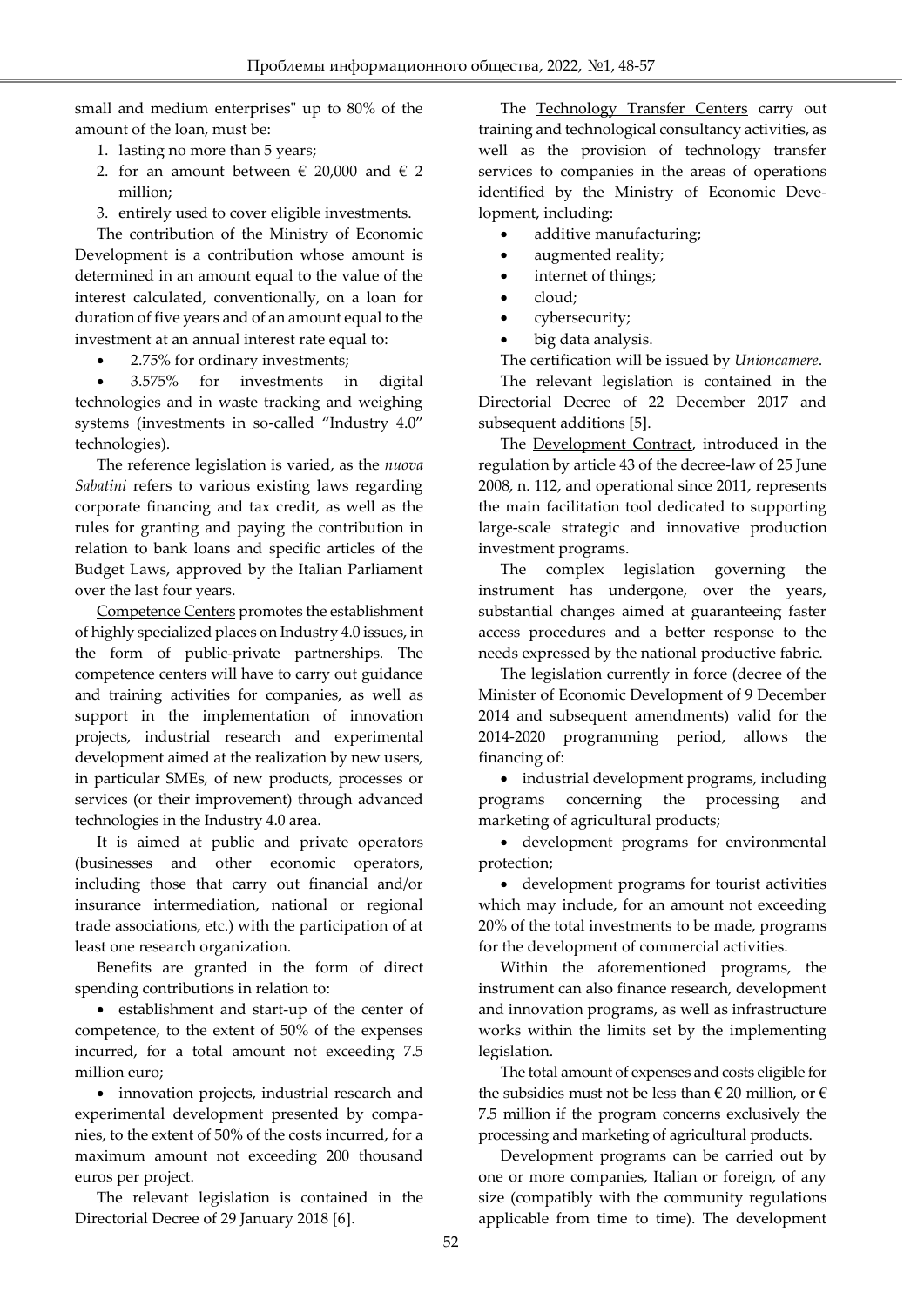program can also be implemented jointly, including through the use of the "network contract" tool.

Training tax credit 4.0 is intended to stimulate business investments in staff training in matters concerning the technologies relevant to the process of technological and digital transformation of companies envisaged by the "National Business Plan 4.0", known as "enabling technologies".

Addresses:

Ī

 companies' resident in the territory of the State, regardless of the legal nature, the economic sector to which they belong, the size, the accounting regime and the system for determining income for tax purposes;

 non-commercial entities that carry out commercial activities relevant to business income;

 companies residing abroad with permanent organizations in Italy.

Substantially the benefits relate to the tax credit in the amount of 40% of the expenses related to the employees involved in the training activities admissible, limited to the corporate cost referred to the hours or days of training, incurred in the taxable period eligible and up to a maximum limit of  $\epsilon$  300,000 for each beneficiary, agreed by collective or corporate collective agreements.

The legislation is substantially contained in the Interministerial Decree of 4 May 2018 [9], with various references to circulars from the MISE and the Revenue Agency [9].

The R&D Tax Credit serves to stimulate private spending on Research and Development to innovate processes and products and guarantee the future competitiveness of companies.

Addresses:

 all subjects in possession of business income (companies, non-commercial entities, consortia and business networks) regardless of the legal nature, company size and economic sector in which they operate;

 Italian companies or companies residing abroad with a stable organization in the national territory, which carry out their own Research and Development activities or commission Research and Development activities;

• Italian companies or companies residing abroad with a stable organization in Italy, which carry out Research and Development activities on commission by companies' resident abroad.

The advantages are many and concern the tax credit in the amount of 50% on incremental expenses in Research and Development, recognized up to an annual maximum of 20 million  $\epsilon$  / year per beneficiary and calculated on a fixed basis given by the average of the expenses in Research and Development in the years 2012-2014. The tax credit can be used, even in the event of losses, to cover a wide range of taxes and contributions.

All expenses related to fundamental research, industrial research and experimental development can be facilitated: costs for highly qualified and technical personnel, research contracts with universities, research institutes, companies, startups and innovative SMEs, amortization rates for instruments and equipment of laboratory, technical and industrial skills.

The measure is applicable for research and development expenses, which will be incurred in the 2017-2020 period.

The benefit can be combined with:

- super-amortization and over-amortization;
- *nuova Sabatini*;
- patent box;
- $\bullet$  incentives for the capitalization of companies (ACE);
- incentives for investments in start-ups and innovative SMEs;
- Central Guarantee Fund.

The purpose of the **Guarantee Fund for SMEs** is to facilitate access to the financial resources of small and medium-sized enterprises by granting a public guarantee which is placed side by side and often replaces the real guarantees brought by companies.

Thanks to the Fund, the company has the concrete possibility of obtaining financing without additional guarantees (and therefore without surety costs or insurance policies) on the amounts guaranteed by the Fund, which does not offer cash contributions.

According to the latest surveys, over 99% of companies had access to financing with coverage of the Fund in the absence of the presentation of collateral.

The Guarantee Fund for SMEs is an instrument established by Law n. 662/1996 (art. 2, paragraph 100, letter a) but operational since 2000. Following the entry into force of the aforementioned law, the MISE has produced a series of Decrees, aimed at updating the methods used by companies to access to the same fund [20].

Hyper and super amortization support and incentivize companies that invest in new capital goods, in tangible and intangible assets (software and IT systems) functional to the technological and digital transformation of production processes.

It is addressed to all the holders of business income, including individual enterprises subject to IRI, with fiscal headquarters in Italy, including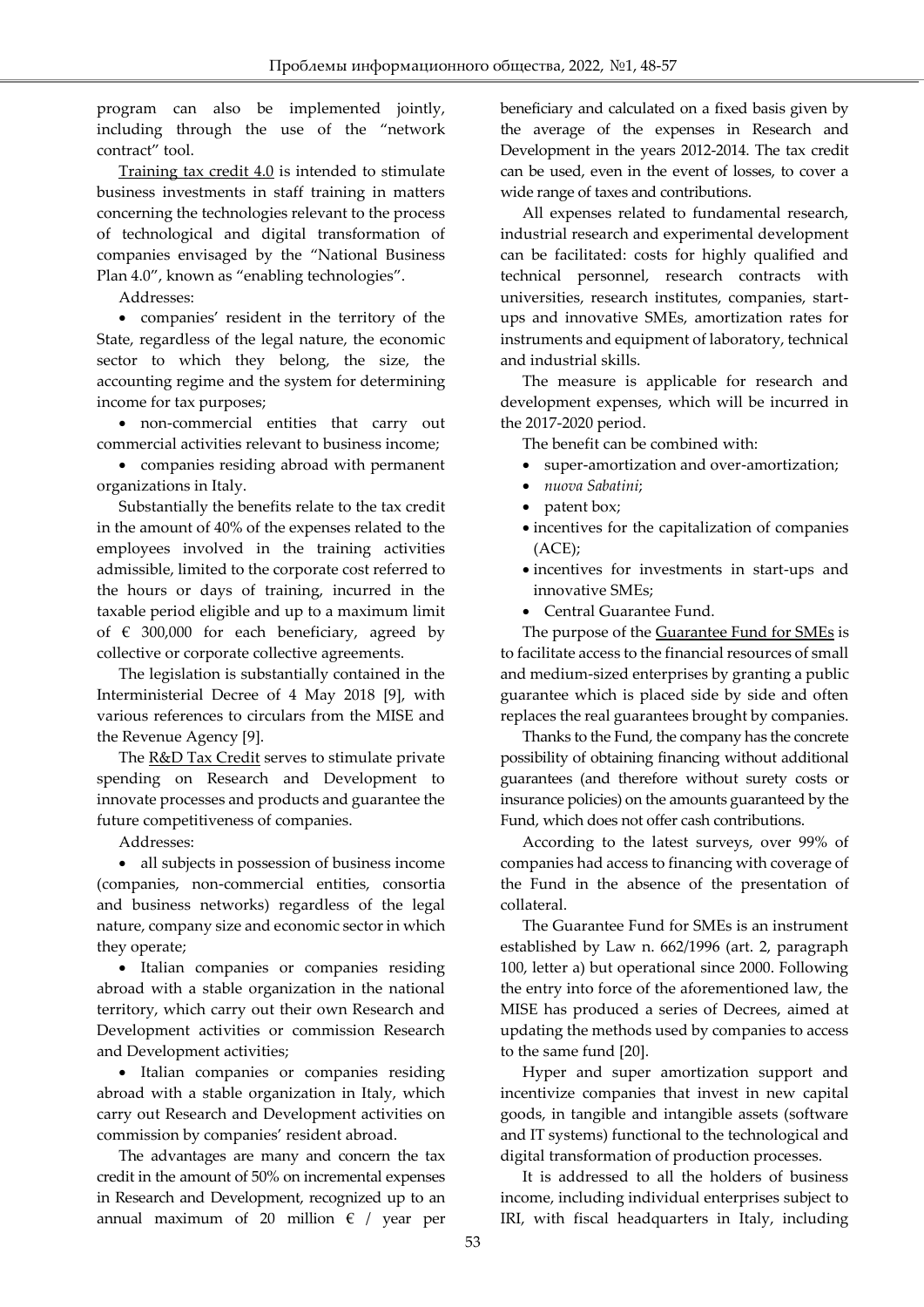permanent business organizations resident abroad, regardless of legal form, company size and sector in which they operate.

The advantages are:

Ī

 hyper-amortization - 250% overvaluation of investments in new tangible assets, devices and technologies enabling transformation into 4.0 purchased or leased;

• Super-amortization - 130% overvaluation of investments in new capital goods purchased or leased; for those who benefit from hyperdepreciation there is the possibility of also benefiting from a 140% overvaluation for investments in intangible capital goods (software and IT systems).

Hyper and super-amortization are regulated by the following rules: Law 28 December 2015, n. 208 [22], Law 11 December 2016, n. 232 [23] and Law 10 December 2014, n. 183 [21].

Patent box is a special tax relief scheme for income deriving from the use of copyrighted software, industrial patents, designs and models, as well as processes, formulas and information relating to experience acquired in the industrial, commercial or scientific field protectable.

Individuals with business income can exercise the option, regardless of the type of accounting adopted and the legal title under which the use of the assets takes place.

The option must be exercised in the tax return relating to the first tax period for which it is intended to opt for the same, it is valid for five tax periods, it is irrevocable and renewable.

The relevant legislation is contained in the MISE Decree of November 28, 2017.

Startups and innovative SMEs represent a package of standards, which can be used by newborn companies (startups) and companies already existing on the market, which fall within the definition of SMEs.

The reference regulations are confusing and contradictory.

# **4. Jobs act**

Within the package of regulations that attempt to regulate Industry 4.0, the legislative body called jobs act, approved by the Italian Parliament between 2014 and 2015, was inserted during the socalled "Renzi Government", deus ex machina of this operation [3].

This term informally indicates a reform of the "labor law in Italy", aimed at making the labor market even more flexible. The provision was adopted with the aim of reducing unemployment, stimulating companies to hire. According to the "Renzi Government", the jobs act would have created over a million jobs.

The term derives from the acronym "Jumpstart Our Business Startups Act", referring to a US law, promulgated during the presidency of Barack Obama in 2011, in favor of small businesses through access to financial funds. In Italy the term was instead used, due to contamination with the English word job, to define a set of normative interventions in the field of work of a more general nature.

There are many normative references: Decree-Law no. 34/2014, Law n. 183/2014 and Legislative Decrees n. 22/2015, 23/2015, 80/2015, 81/2015, 148/2015, 149/2015, 150/2015 and 151/2015 [10, 21, 12, 13, 14, 15, 16, 17, 18, 19].

In summary, this body of laws applies to workers hired with a permanent employment contract starting from the date of entry into force of the decree (i.e., from 7 March 2015) as well as conversion cases, following the entry into force of the decree, fixed-term contracts or apprenticeships in permanent contracts. For other contracts, however, Article 18 of the Workers' Statute continues to apply.

The decree states that, in the event of dismissal without a justified objective reason, the employer will have to pay the employee a compensation equal to two months' salary for each year of work in the company, from a minimum of 4 to a maximum of 6 months of compensation for companies with less than 15 employees and from 12 months to 24 months of compensation for companies with more than 15 employees.

The new rules also provide for the possibility of having recourse to quick conciliation, in which the employer offers a monthly salary for up to a maximum of 18 months for each year of seniority. The rule also modifies article 18 of the Workers' Statute, which in the current formulation provides for redundancies for dismissals without a justified reason, ranging from a minimum of 12 to a maximum of 24 monthly payments or reintegration in the workplace, but yes only applies to companies with more than 15 employees.

Similar protections are also provided for discriminatory and disciplinary dismissals for which the non-existence of the disputed fact is proven (for which the reinstatement of the employee is imposed).

According to a statement released on 26 September 2018 by the Press Office of the Constitutional Court, the Council declared the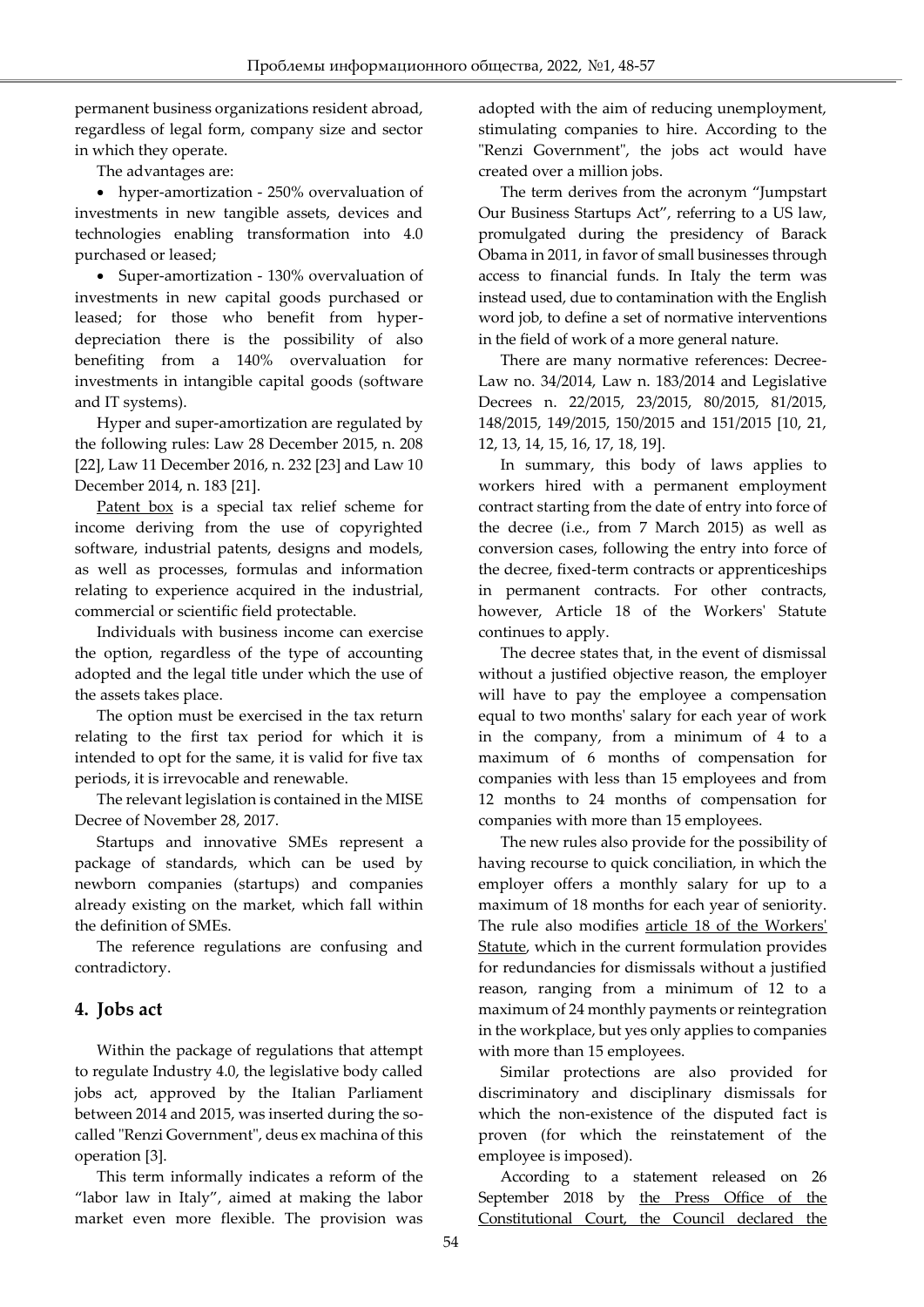illegitimacy of article 3, paragraph 1 of legislative decree n. 23/2015 [13], in the part not modified by the subsequent Decree-Law n. 87/2018 (so-called "Decree Dignity") regarding the criterion for determining the indemnity due to the worker unjustifiably dismissed, determined only on the basis of length of service [11].

#### **5. Current situation**

Ī

Three years after the entry into force of the package of rules governing Industry 4.0, the situation appears to be nebulous, as there is no real monitoring of public spending carried out for the benefit of companies, which have benefited from Industry 4.0.

To date, access to financial resources, tax benefits and budgetary support has been granted by "preferential routes" to large industrial groups, such as the Marcegaglia Group, the FCA Group and a few others.

These are those companies that have long equipped their corporate structure and their budgets so that they are eligible to access the plethora of regulations, which today attempts to regulate the National Business Plan 4.0.

In fact, these companies have pushed the previous government to implement all the necessary "reforms" that are in line with the needs of these large industrial groups. For most other types of businesses, access to such facilities is extremely cumbersome, as is impossible.

To this end, the "jobs act" is inserted, which almost completely erases the art. 18 of the Workers' Statute, made dismissal without just cause possible and de-penalized. This has led to a further gap between the private and public employment world. In fact, in the Italian Public Administration the aforementioned art. 18 continues to be in force, making it impossible for dismissal without just cause for this category of workers.

The entry into effect of the "jobs act" has caused the further precarization of the private labor market, encouraging companies, especially SMEs, to dismiss employees hired on permanent contracts, in favor of younger staff contracted by the term and with forms more "flexible".

Moreover, the increased bargaining power of companies has not translated into an increase in wealth for the country, so much so that the Italian GDP in the three-year period 2016 - 2018, in real terms, has decreased.

From the technological point of view these last years have not registered any progress, also because the Public Administration continues to pay the many delays accumulated in the management

of the computerization of public offices. To this is added a distorted application of the laws concerning privacy, which takes away from the citizen, therefore the tax payer, even control over his own sphere of activity and related relations with the Public Administration.

Nominal GDP. Italy 2016 - 2018 (USD billion)



**Fig 1.** Nominal GDP. Italy 2016-2018(USD billion)





**Fig. 2.** Ual GDP change in real terms. Italy 2016- 2018(USD billion)





**Fig.3.** Employment rate Italy 2016-2018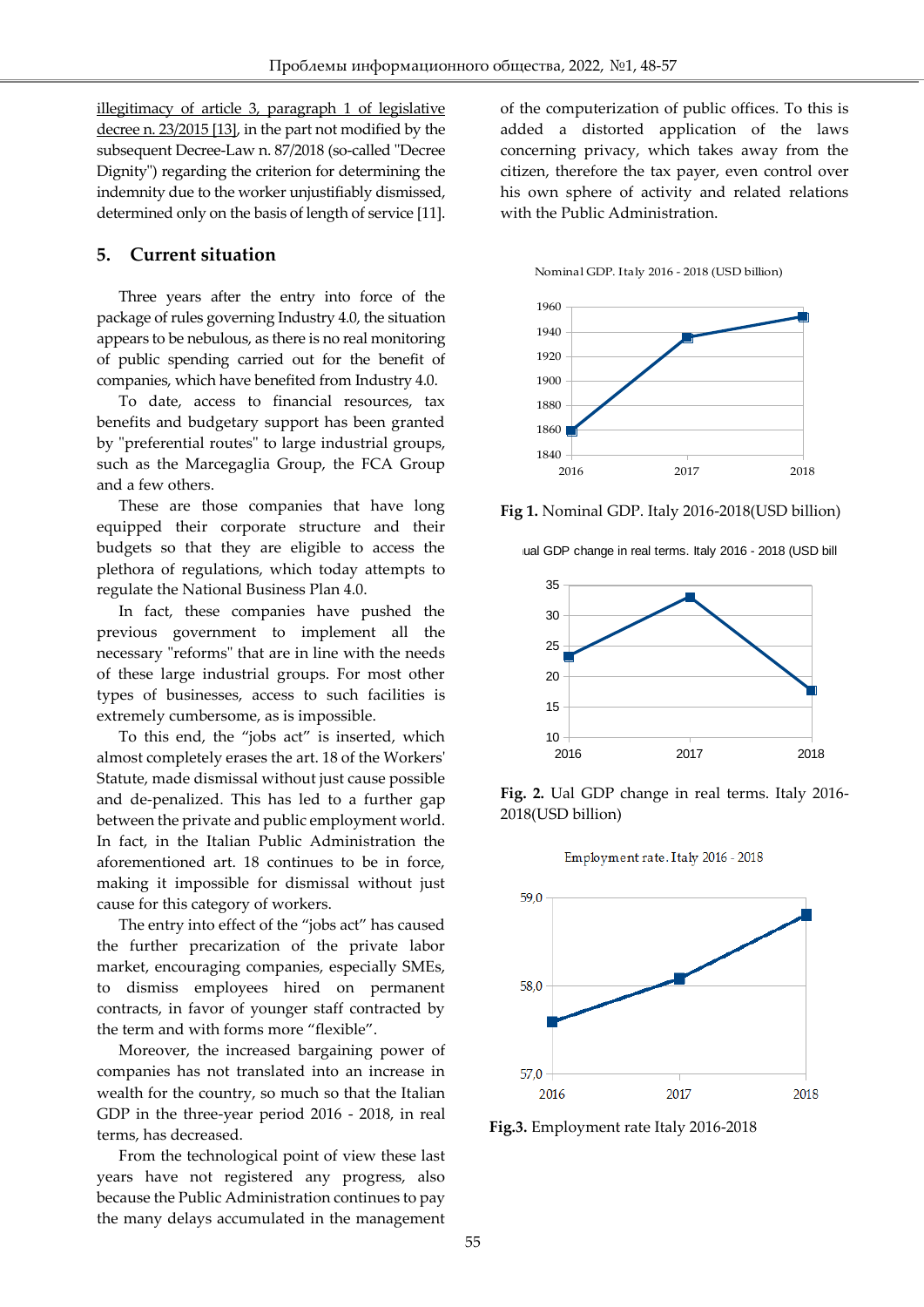

Ī



The labor market, on the other hand, is always depressed. The 2016-2018 three-year period, against a slight improvement in the employment rate and the consequent decrease in the unemployment rate, was affected by a decrease in permanent contracts (of around 130,000 units) together with the decrease in self-employed workers (almost 80,000 units in less).

The jobs act, therefore, has not reached the "publicized" goal of one million new jobs and further destabilized the Italian labor market, already tried by years of labor law maladministration.



Occupied by professional position. Italy 2016 - 2018 (thousands of units)

**Fig. 5.** Occupied by professional position. Italy 2016-2018 (thousands of units)

#### **Conclusions**

The process relating to the Industry 4.0 program (National Business Plan 4.0) is still ongoing and far from being concluded.

From the data presented, the poor ability of the Plan to produce a new "industrial revolution", as it was in the advocates' program, clearly emerges.

Even the labor market has not seen a revival, but a further collapse.

Therefore, remains the weakness of a Plan that discounts the "aping" of other programs, already in progress for some time in other countries (such as Germany, Holland, Great Britain) that have the necessary basic characteristics, so that it feeds the hope that a shovel Plan can take root positively in their respective countries.

The Italian government that approved it, far from being able to implement a real and effective economic programming, preferred, as in the past, to awkwardly procure foreign best practices.

Add to this, negatively, the operation in the area of employment law known as jobs act, which has had the opposite effect expected by the so-called "Renzi Government".

The obvious criticalities already emerged in Italy also occur in other countries. The United States has exploited 18% of their potential from digital technologies, while Europe has taken advantage of only 12% and other advanced economies even less. In Germany as in many other countries, "Industry 4.0" still expresses a concept relating to "what could be" rather than to what it is today. Therefore, the push towards a digitalization of the industry should not be understood as an immutable data.

We should not forget the growing disorder due to the current accumulation mechanism of global capitalism, which is closely linked to the dissolution of the state as a 'mediator' between capital and labor in the era of neoliberalism, a process that the latter in all parts of the world has contributed to the growth of disparities and inequalities.

Therefore, Industry 4.0 represents a phase of oligarchic globalization, where only the economically strongest nations and the richest 20% of the population, and in particular 1%, can have actually positive expectations, since not even the policies of liberal mold in support of welfare find more space on the political agenda. As a result, we are witnessing the dissolution of classes and class consciousness.

In Germany the protection of workers' rights has remained relatively stronger for workers with stable contracts of large manufacturing companies, but millions of workers are trapped in a condition marked by low wages and very little chance of progress.

At this point it is necessary to address, albeit briefly, the question of the vital inputs for the digitalization of the economy.

This is a problem that has so far not been adequately addressed by economic policy makers, industry representatives, or trade unions. Although the costs of the transition to "Industry 4.0" are considered to be such that they can be managed without major problems at least by the largest companies, even if the impact on workers is largely ignored by both governments and unions, it is necessary to underline that the future of "Industry